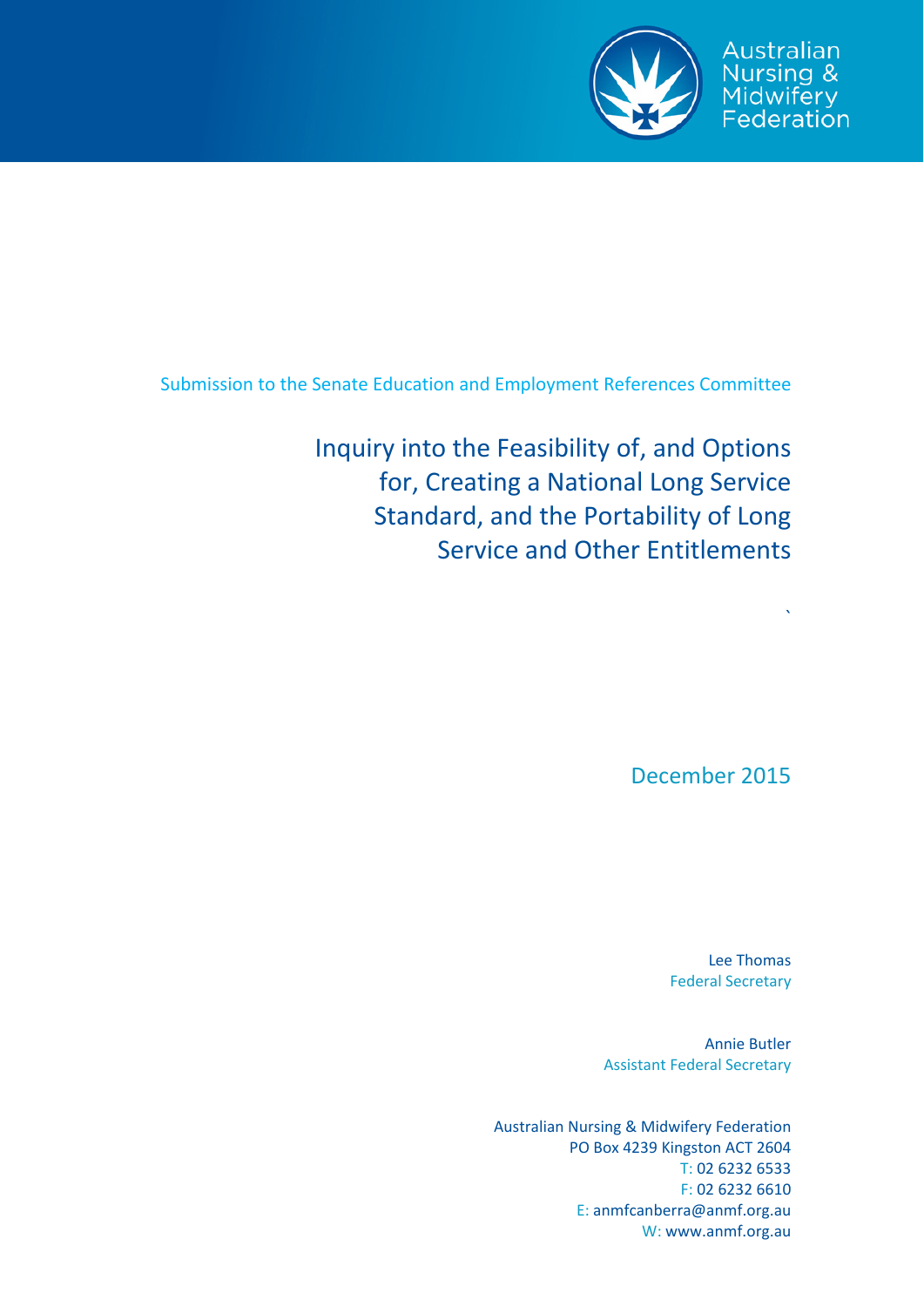CONTENTS Page

| A.        | Introduction                                             | 3 |
|-----------|----------------------------------------------------------|---|
| <b>B.</b> | Nursing workforce data                                   | 4 |
| C.        | Mobility of the nursing workforce                        | 5 |
| D.        | A national long service leave standard                   | 5 |
| Ε.        | <b>Portable LSL schemes</b>                              | 7 |
|           | OPTION B - The Industry-based Defined Benefit Fund Model | 8 |

### RECOMMENDATIONS

- 1. The Senate support the establishment of a national LSL standard subject to the following conditions:
	- *The national standard adopt the most beneficial provisions available to employees under the* existing statutory schemes.
	- *Harmonisation/transition arrangements not result in a decrease in current entitlements for current or future employees.*
	- *There is no 'grandfathering' of entitlements for existing employees.*
- 2. The Senate support the establishment of portability of long service leave schemes.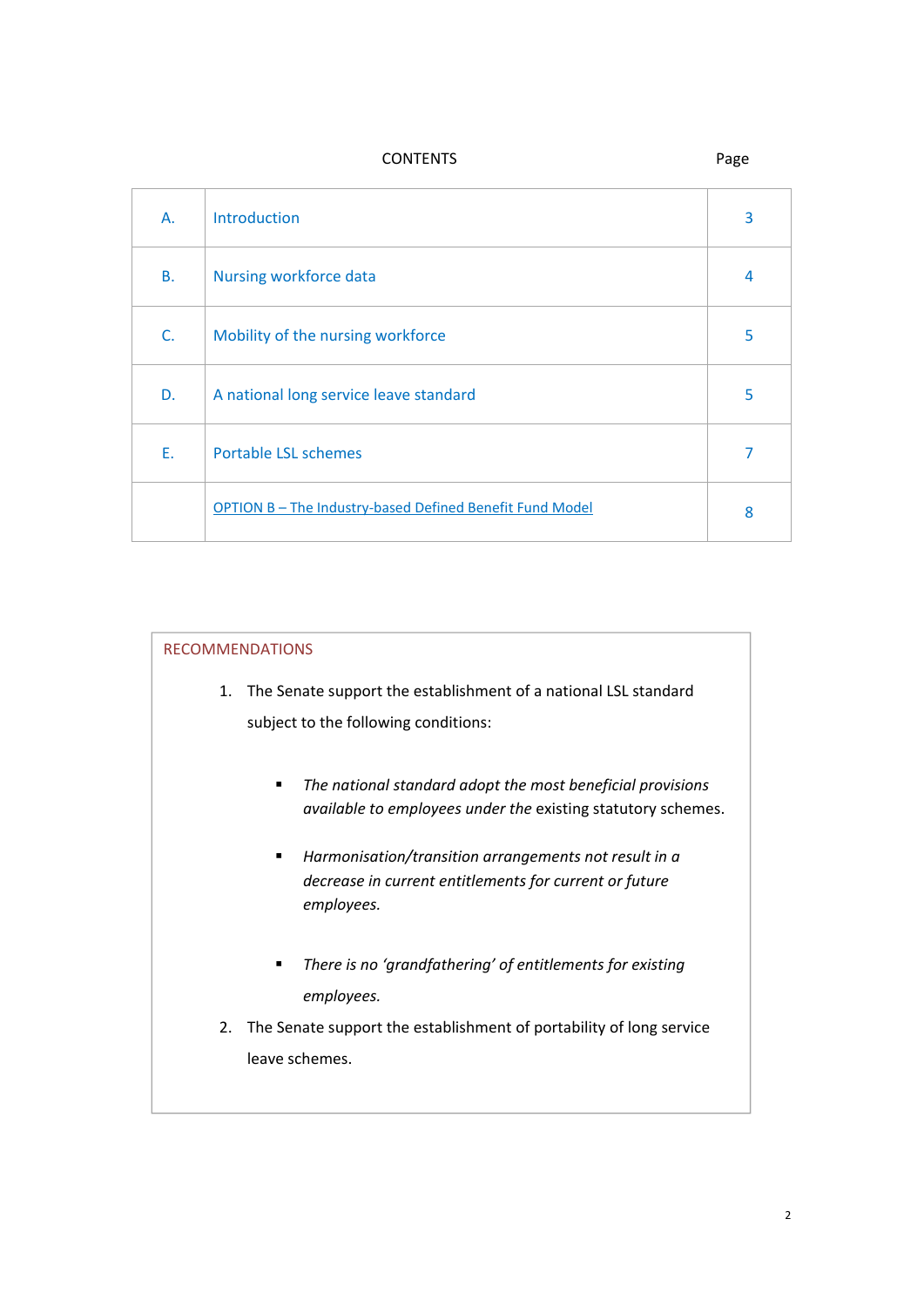#### A. Introduction

The Australian Nursing and Midwifery Federation (ANMF) is the national union for nurses, midwives and assistants in nursing with branches in each state and territory of Australia. The ANMF is also the largest professional nursing organisation in Australia. The ANMF's core business is the industrial and professional representation of its members.

As members of the union, the ANMF represents over 240,000 registered nurses, midwives and assistants in nursing nationally. They are employed in a wide range of enterprises in urban, rural and remote locations, in the public, private and aged care sectors including nursing homes, hospitals, health services, schools, universities, the armed forces, statutory authorities, local government, and off‐shore territories and industries.

The ANMF welcomes the opportunity to make this submission to the Senate Education and Employment References Committee Inquiry into the Feasibility of, and Options for, Creating a National Long Service Standard, and the Portability of Long Service and Other Entitlements**.** 

We note the 2014 paper by the McKell Institute (in conjunction with Macquarie University and the Centre for Workforce Futures), *The Case for a National Portable Long Service Leave Scheme in Australia<sup>1</sup>* and commend it to the Committee. That paper sets out the history of long service leave (LSL) in Australia, the reasons why changing work and employment patterns should lead to a new approach to LSL accrual and portability, the background to current portable schemes and the administrative and actuarial options for future portable long service leave schemes. It is a comprehensive paper which provides cogent, credible arguments and design options in relation to portable LSL.

The ANMF believes that long service is a valuable and valued entitlement. However, since the inception of LSL in the nineteenth century the circumstances of work and society have changed immeasurably. Work has changed dramatically (both in its complexity and intensity), work is less secure, changes of employment (and employer) are more frequent and workers are more often required to reskill in order to obtain and retain employment.

 1 *The Case for a National Portable Long Service Leave Scheme in Australia*, The McKell Institute, 2014, (with Macquarie University and the Centre for Workplace Futures), authored by Professor Ray Markey and eight others.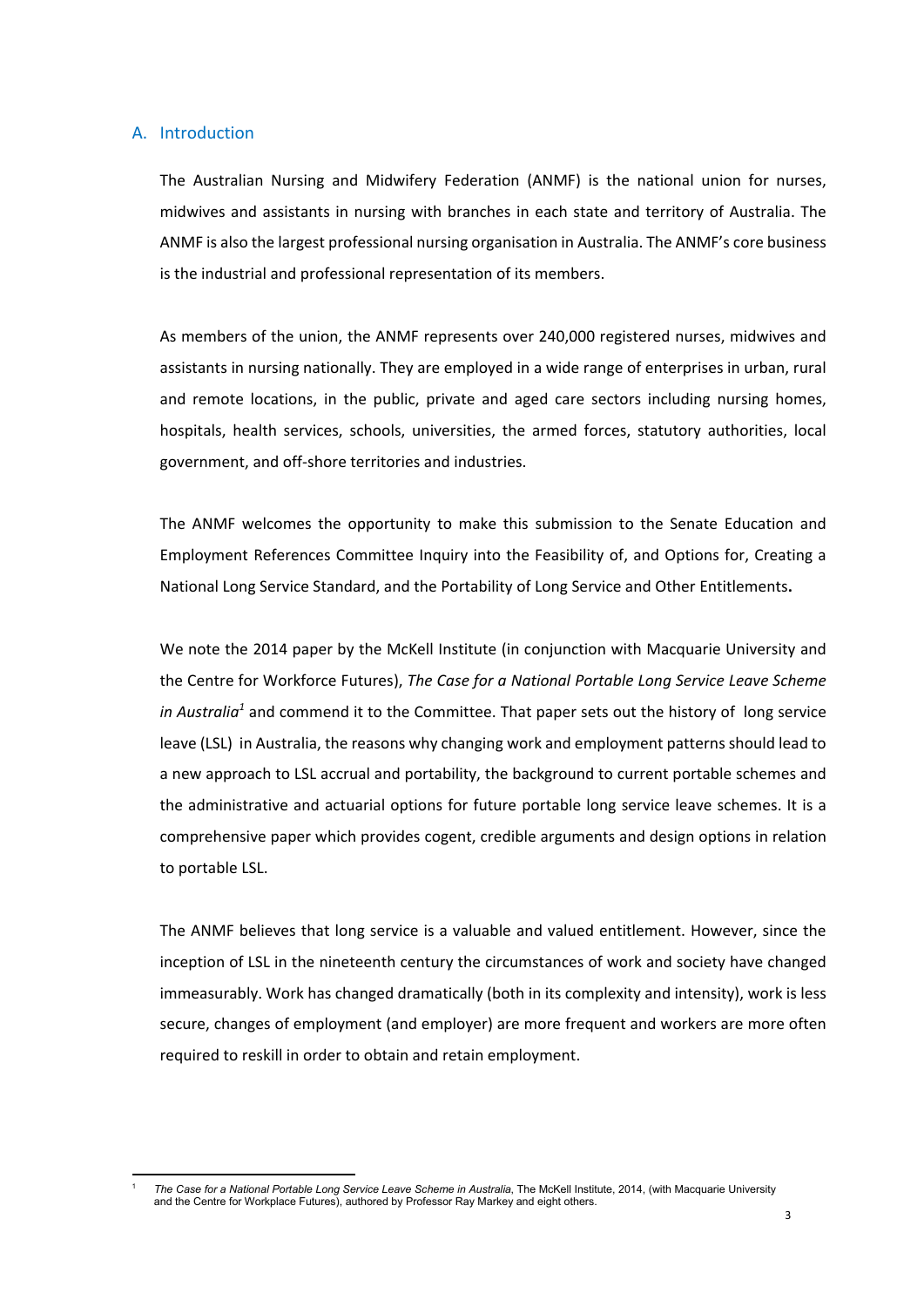Demographically, women are now as likely to work as men, and with an aging population there is an increasing focus on caring for older relatives as well as child raising (both of these responsibilities fall disproportionately to women at different stages of their working lives, and in terms of older relatives, disproportionately to those with nursing qualifications within families). Indeed, with an aging workforce and governments increasingly under revenue pressure, all workers, including nurses and midwives, are going to be increasingly required to work beyond the age of 60 or even 65 years of age.

All of these factors make entitlement and accessto long service leave even more important today – whether to give workers a break to re‐train, to give them some added income while searching for new jobs, to recharge in the middle of a long working life or to enable them to provide respite or nursing care for loved ones at crucial times.

### B. Nursing workforce data

According to Australian Institute of Health and Welfare (AIHW)<sup>2</sup> data for 2014 almost half (48.3%) of all nurses and midwives work part time hours of lessthan 35 hours per week with 11.2 percent working lessthan 20 hours per week. The average hours worked overall is 33.6 hours per week. The AIHW data does not categorise employment data by employment type, however a significant number of nurses and midwives will be in insecure employment defined variously as casual employment, fixed term contract arrangements or temporary/hire arrangements.

Unpublished data collected from the *ACTU Working Australia Census 2011* specific to nursing provides a useful indicator of the range of different arrangements in nursing employment. Over 6000 nurses responded to the survey; 20% held more than one job and 16% were employed on a casual, fixed term, temporary hire or contract basis. Of those working on a casual basis, 47.5% had worked 2 to 3 jobs in the last 12 months while approximately 10.2% worked 4 or more jobs in the last 12 months.

Workforce data collected in the residential aged care sector<sup>3</sup> provides a detailed picture of employment arrangements for nursing and personal care workers. Overall 72% of the direct

<sup>2</sup> AIHW 2014 *Nursing and Midwifery Workforce 2013* http://www.aihw.gov.au/workforce/nursing-and-midwifery/

<sup>&</sup>lt;sup>3</sup> Debra King; Kostas Mavromaras; Zhang Wei et al, National Institute of Labour Studies (NILS), Flinders University, *The Aged Care* Workforce, 2012: final report. Publisher: Australian Department of Health and Ageing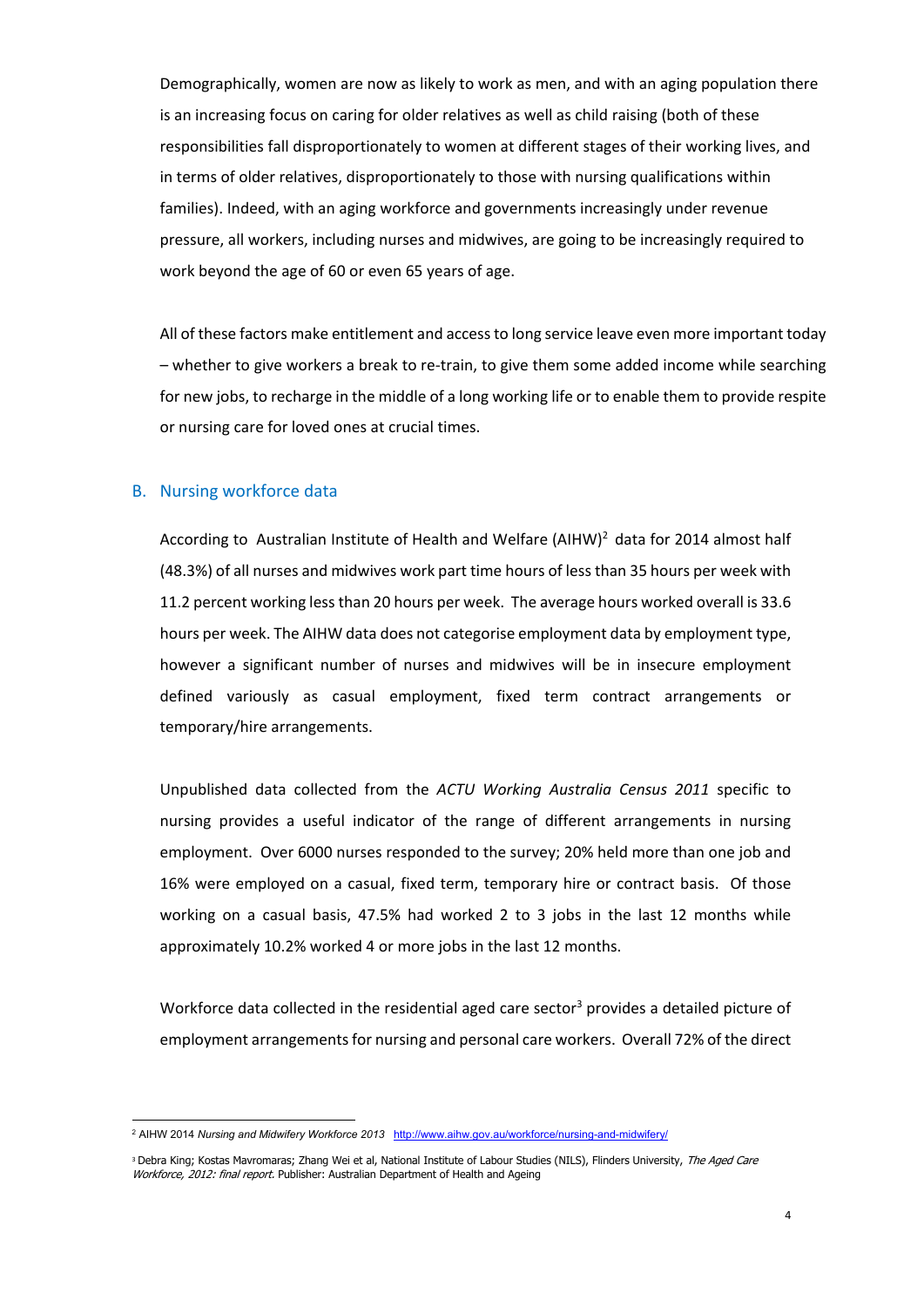care workforce work part time hours; 18.7% are casual employees with only 9.5% working full time.

Approximately half nursing and care employees work between (56.4%) 16 to 34 hours per week; 4% work less than 16 hours per week. This data also shows that 10% of all direct care employees have more than one job. (Nearly double the level in the general population; 5.4% (ABS 2011)).

Of those with multiple jobs, more employees have jobs outside the aged care sector than in residential aged care.

# C. Mobility of the nursing workforce

Nursing employment encompasses a broad range of work settings including hospitals, rural and remote nursing posts, indigenous communities, schools, prisons, aged care homes, the armed forces, universities, mental health facilities, statutory authorities, general practice offices, businesses, professional organisations and peoples' homes.

Nurses and midwives currently make up 58% of the registered health workforce and, as a profession are recognised as highly mobile across all areas and sectors of nursing employment.

Nurses and midwives are predominantly women, currently making up 90% of the nursing workforce. As almost 48% are under the age of 45, it can be expected many will interrupt their working life to have children, a situation that can arise several times during their career. In addition to potential breaks in employment, hours and patterns of work may vary at different points in time depending on family circumstances.

# D. A national long service leave standard

The starting point in considering the introduction of a national standard LSL arrangement is whether such an arrangement would result in a broad based industrial and economic benefit.

Certainly a nationally consistent LSL scheme could potentially streamline current arrangements for both employers and employees, particularly those operating in various state and federal jurisdictions.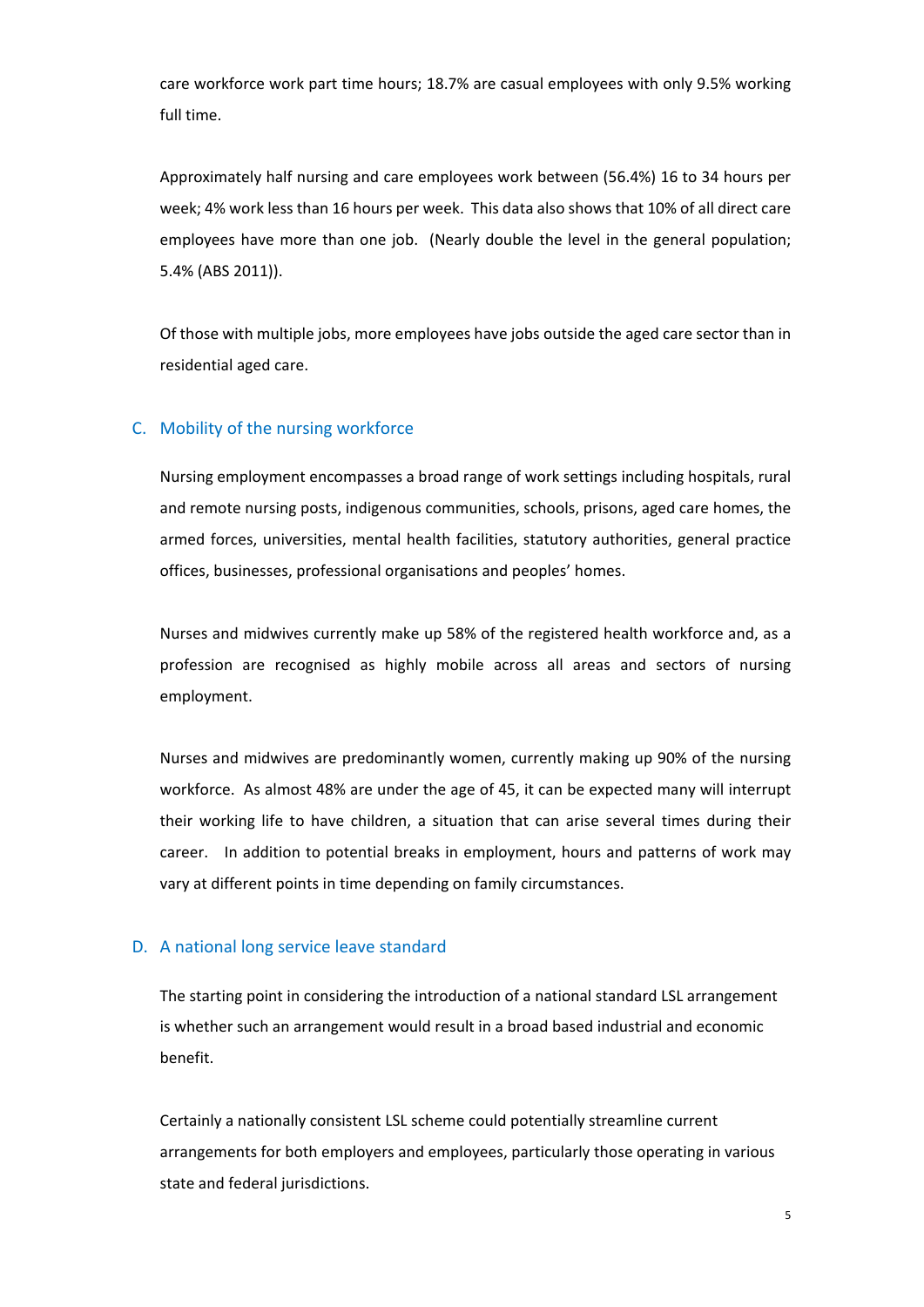Further a national standard may also simplify the administrative arrangements for industry wide portability of long service leave schemes.

However the Productivity Commission (2015) in its review of the workplace relations framework were of the opinion that justification for changing existing LSL arrangements remained open to debate. In its view, "*any change would produce winners and losers, and this may explain why there has been little appetite by states to change the status quo. Overall, there remains some uncertainty about the net benefits of moving to a uniform system, the appropriate transition to any such standard, and the scope for some more minor simplification of the current system"* (Productivity Commission, 2015, p. 20).

The Productivity Commission 2015 identified 'grandfathering' existing entitlements as one option to transition to a national uniform LSL entitlement.

Given the diverse legislative LSL arrangements existing across the states and territories as set out in the table below, it is difficult to envisage the introduction of national scheme not resulting in changes to current employee entitlements. This is an issue of fundamental importance for the ANMF in its consideration of the overall benefits of a national LSL standard.

| <b>State</b>                        | Legislation                   | <b>Qualifying Period</b> | Entitlement |
|-------------------------------------|-------------------------------|--------------------------|-------------|
| New South Wales                     | Long Service Leave Act 1955   | 10 years                 | 2 months    |
| Victoria                            | Long Service Leave Act 1992   | 15 years                 | 13 weeks    |
| Queensland                          | Industrial Relations Act 1999 | 10 years                 | 8.667 weeks |
| Western Australia                   | Long Service Leave Act 1958   | 10 years                 | 8.667 weeks |
| South Australia                     | Long Service Leave Act 1987   | 10 years                 | 13 weeks    |
| Tasmania                            | Long Service Leave Act 1976   | 10 years                 | 8.667 weeks |
| <b>Australian Capital Territory</b> | Long Service Leave Act 1976   | 7 years                  | 6.06 weeks  |
| Northern Territory                  | Long Service Leave Act 1981   | 10 years                 | 13 weeks    |

The ANMF submits that a national NES based LSL standard must, as a minimum, maintain existing LSL entitlements for current and future employees and, as a consequence this effectively means a national standard must adopt the 'highest common denominator' in respect to the existing statutory schemes. To do otherwise will result in a reduction for some existing and/or new employees.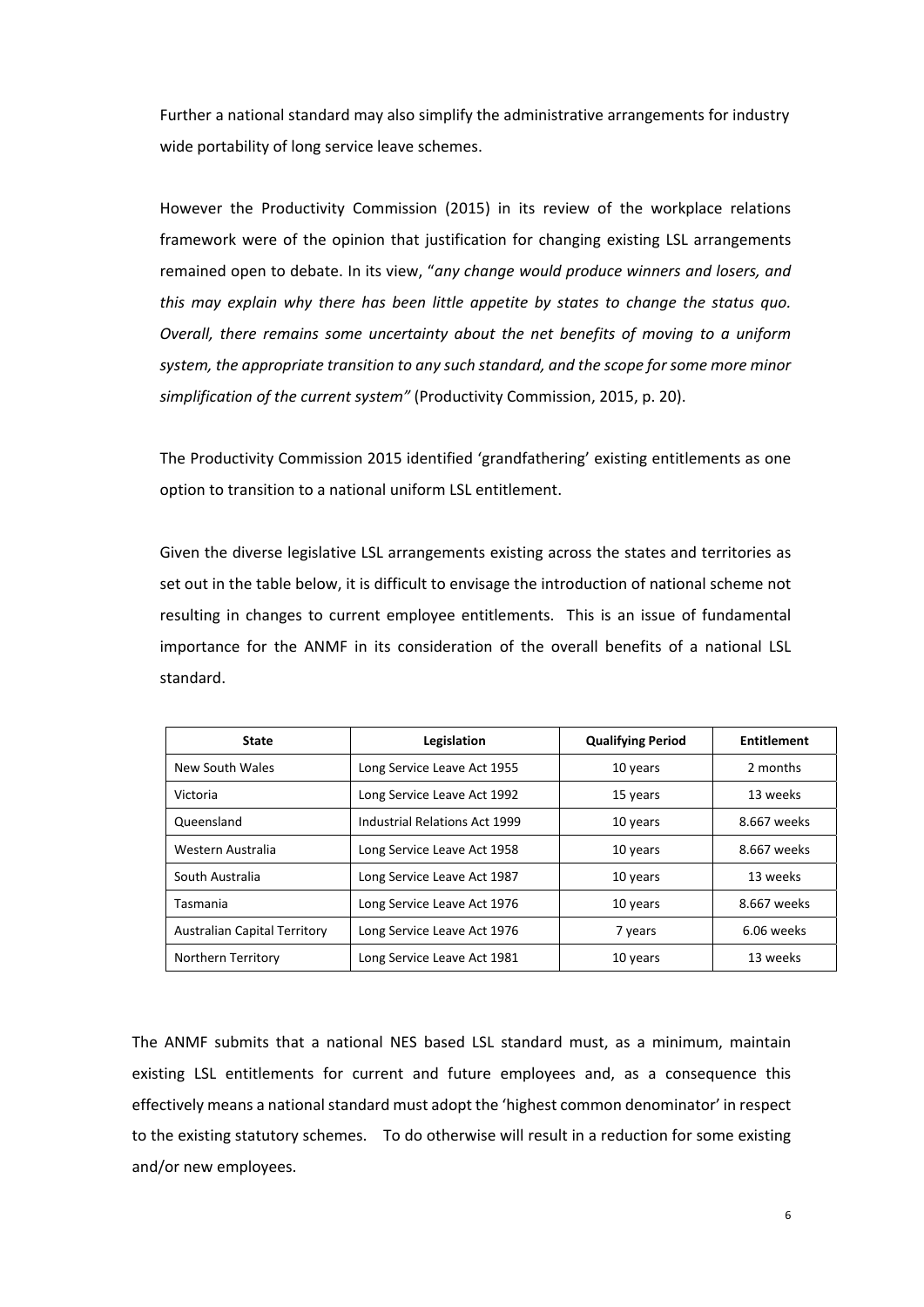Having regard to the foregoing, ANMF would only be supportive of a national LSL standard subject to the following conditions:

- *1. The ANMF would not support any harmonisation arrangements that would see a decrease in current entitlements for current or future employees.*
- 2. *The ANMF would not support 'grandfathering' existing entitlements for current employees.*

# E. Portable LSL schemes

The ANMF supports the principle of the portability of entitlements over an employee's life across all industries.

The ideal position for nurses , midwives and assistants in nursing is a flexible, seamless health system in which moving employment between employers can be achieved without losing entitlements or having to 'cash them out' when it is not the intention to either cease employment or to take LSL at that point.

ANMF supports the establishment of a portable LSL scheme to cover all nurses, midwives and assistants in nursing across the health industry (broadly defined), including public and private acute health, public and private aged care and the community sector.

Our support for such a scheme is based on a range of reasons including that:

- Nurses, midwives and assistants in nursing are employed in the nursing/health industries for all of their working lives in most cases. It makes sense that long service leave is based on service to the industry, not service to a particular employer;
- The common funding source of most health providers is either State or Commonwealth funding (and health insurance in the private sector) and it would be relatively easy administratively to establish provided there was sufficient seed funding;
- It is desirable to ensure that there are minimal barriers to mobility for nurses and midwives both within the public sector and between the public sector and the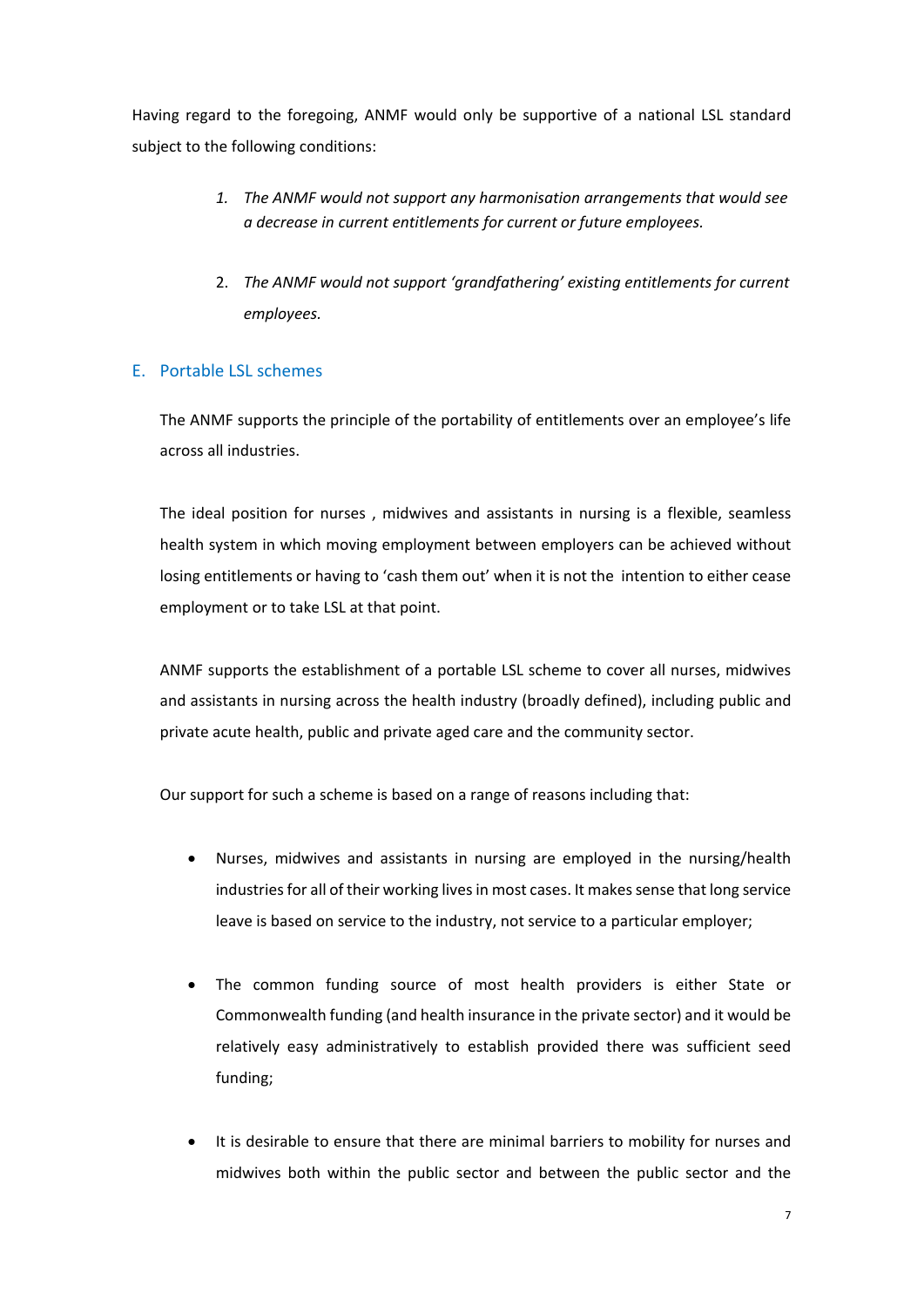private sectors(including both the for‐profit and not‐for‐profit health and aged care providers). Lack of portability of LSL creates an artificial barrier which acts as a disincentive to move and potential discrimination when nurses do move employment;

- A significant minority of nurses and midwives are employed in two or more jobs about 10% of the workforce;
- Lack of portability affects the ability for nurses and midwives to take career breaks, especially to re‐skill and up‐skill which is becoming increasingly important in the health industry, and
- The lack of true portability disadvantages women in particular, especially those who take a short career break (a) beyond paid and unpaid parental leave provided under industrial instruments, to be the primary carer for a child or children or (b) increasingly, to look after aging parents.

In Australia portable long service leave schemes have a demonstrated history of success. The development in the 70s and 80s of portable building and construction long service leave funds in all states and territories and, subsequently, portable funds for contract cleaners and security staff in some states/territories, shows that it can be done. These funds are highly successful, work well administratively and have been financially sustainable.

The model preferred by the ANMF to cover nurses, midwives and assistants in nursing is the defined benefit fund model outlined below as Option B in the previously cited McKells Report and which is the foundation of the existing portable LSL schemes.

#### OPTION B – The Industry‐based Defined Benefit Fund Model (See McKells Report pages 14 ‐18)

*An alternative model involves the creation of a range of industry‐based defined benefit funds. There are already more than a dozen established industry based PLSL arrangements, however, each of these provides only limited portability. Workers only accrue LSL benefits while working within the industry, and may forfeit their entitlements if they cease working in the industry prior to completing the vesting period of service. Workers who complete the vesting period, and then leave the industry are usually entitled to claim a cash payout.*